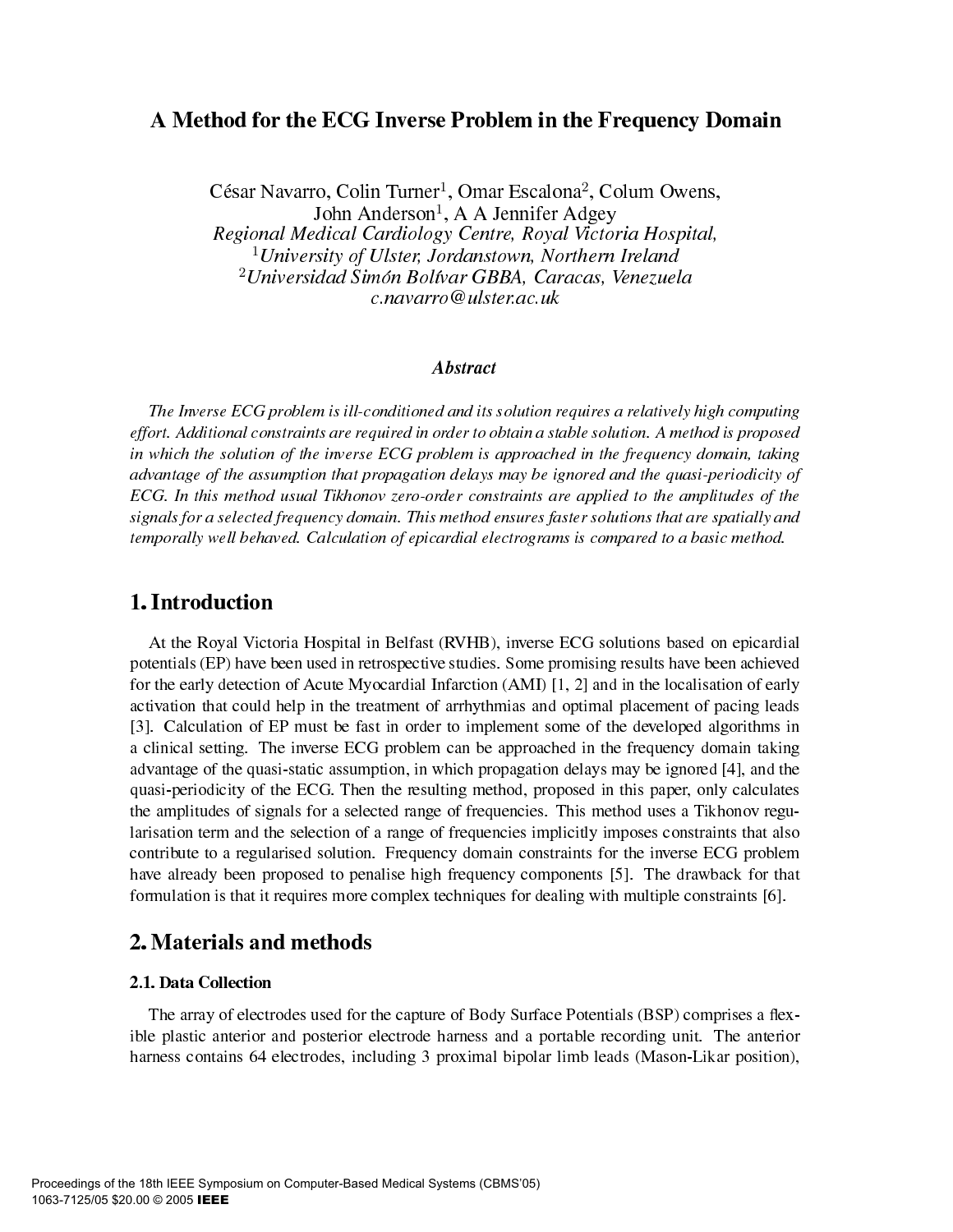and a posterior harness with 16 electrodes. This lead configuration enables recording of 77 unipolar ECG signals with respect to the Wilson central terminal. Recordings are taken over 4198 ms, the sampling rate is 1 kHz and the potentials are recorded using a 12-bit resolution to represent a 5 mV range. The procedure for attaching the harnesses to a patient and taking measurements of electrical potentials lasts about 3-4 minutes.

Data were taken from patients recruited consecutively between February 1999 and February 2001 as they presented via the mobile coronary care unit or emergency department at RVHB. Patients were enrolled throughout the 24 hours if they presented with ischaemic type chest pain for less than 12 hours duration regardless of the presenting 12-lead ECG. All patients had a 12-lead ECG and BSP measured at presentation together with serial cardiac enzymes (creatine kinase and creatine kinase-MB). Patients were excluded if they had pain for less than 20 minutes, or had received fibrinolytic therapy, or nitrates or glycoprotein IIb/IIIa inhibitors prior to the initial 12-lead ECG or BSP, could not give informed consent or BSP were measured 15 minutes after the 12-lead ECG. A total of 427 valid BSP measurements corresponding to the same number of different patients were finally included for the study.

Cardiac technicians recorded 12-lead ECGs and BSP at initial presentation. BSP were uploaded and displayed on an IBM compatible computer running  $PRIME^{TM}$  analysis software (Meridian Medical Technologies, Belfast, Northern Ireland). All 80 leads were manually checked and those of unacceptable quality were marked and automatically substituted using linear grid interpolation. Maps with more than 6 bad leads were disregarded to avoid inappropriate reliance on interpolated data. Global QRS onset, offset and T wave offset were marked. Baseline wander and 50 Hz line noise were removed.

#### 2.2. A basic method for Inverse ECG

The mathematical formulation for solving the forward and inverse ECG problems using the quasi-static assumption can be found in the literature [7]. Briefly, a transfer matrix  $U$  relates N body surface potentials  $\Phi_B$  to M epicardial potentials  $\Phi_H$  by a linear equation given by (1). Given a particular  $\Phi_B$ , the corresponding epicardial potentials  $\Phi_H$  can be calculated (using a zero order Tikhonov regularisation [7]) according to equation (2), where  $\gamma$  is the non-negative regularisation parameter, **I** is the  $M \times M$  identity matrix and superscripts T and  $-1$  mean transpose and inverse respectively.

$$
\Phi_B = \mathbf{U}\Phi_H \tag{1}
$$

$$
\Phi_H = (\mathbf{U}^T \mathbf{U} + \gamma \mathbf{I})^{-1} \mathbf{U}^T \Phi_B \tag{2}
$$

The transfer matrix U was calculated according to [8] using a general thoracic model which is based on the male cadaver from the visible human project [9]. A 3-D mesh consisting of 11404 tetrahedral elements, 1136 torso surface nodes and 59 epicardial nodes was constructed. Conductivities of lungs, spine, sternum and fat layer were taken from literature [1].

For the initial implementation and validation of a basic method for inverse ECG, calculations were carried out using 20 static epicardial distributions generated by dipole and multipole configurations within the geometry of the heart. These distributions were taken as "real" data in order to make comparisons with the calculated EP. The optimal regularisation parameter was taken from the point of maximum curvature for the L-curve. The algorithm reconstructed EP using the corresponding BSP with and without generated noise. Noise was added so that every measurement could have up to 30% of the maximum EP according to a uniform distribution of probability. As a result of these previous tests, it was found that inverse calculations had virtually no error in the absence of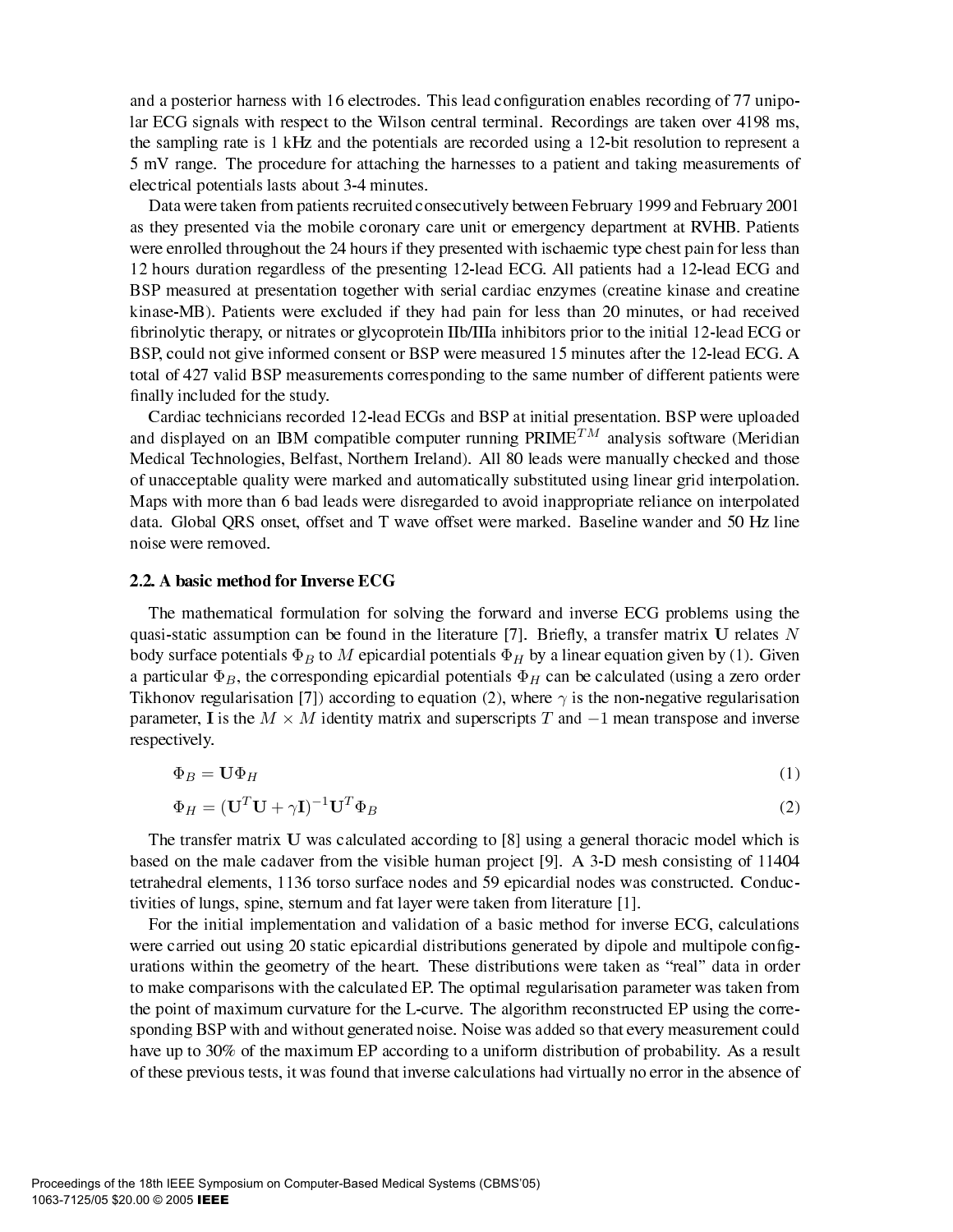noise in which the regularisation parameter is set to zero. Otherwise many forward problems need to be solved in order to construct an L-curve and hence choose the optimal regularisation parameter  $[10]$ .

In order to improve the search of the optimal regularisation parameter  $(\gamma^*)$  the Minimal Product method (MINP) [11] is preferred instead of the L-curve analysis since it is easier to implement and equally effective. In this method,  $\gamma^*$  minimises the product of the norm of the solution and the norm of the residual given by equation (3).

$$
P(\gamma) = \|\Phi_H\| \|\Phi_B - \mathbf{U}\Phi_H\| \tag{3}
$$

the dependency of  $\gamma$  is given by equation (2).

The accuracy of the MINP was checked against the analysis of the L-curve for the 20 test epicardial distributions and the results were in keeping with those reported in the literature  $[11, 12]$ . For the search of  $\gamma^*$ , an initial value ( $\gamma_0$ ) is proposed which is used to define an initial interval  $[0, \gamma_0]$ where the optimal value can be found. This initial value is given by:

$$
\gamma_0 = \omega \left\| \Phi_B - \mathbf{U} \widetilde{\Phi_H} \right\| / \left\| \Phi_B \right\| \tag{4}
$$

where the residual involves  $\widetilde{\Phi_H}$  which are the epicardial potentials calculated using  $\gamma = 0$  and  $\omega$ is a constant of proportionality.  $\left\| \Phi_B - \mathbf{U} \widetilde{\Phi_H} \right\|$  $\parallel \frac{1}{2} = 0$  is in keeping with the case of absence of error in which  $\gamma^*$  is zero. Special attention must be taken in cases in which  $\|\Phi_B\|$  is close to zero. The extreme case is when  $\|\Phi_B\|=0$  (for instance during the isoelectric line of the ECG) and  $\|\Phi_H\|$  is expected to be zero as well. In this case, according to (2)  $\gamma$  could be any value.

As  $\gamma^*$  minimises  $P(\gamma)$ ,  $dP(\gamma^*)/d\gamma = 0$ . Now  $dP(0)/d\gamma < 0$ , and  $\omega$  is chosen (using experimental data) so that  $dP(\gamma_0)/d\gamma > 0$ ; so the turning point is somewhere in the interval  $(0, \gamma_0)$ . Then the length of the interval is reduced using successive midpoints to find  $\gamma^*$ .

The basic algorithm for the inverse ECG problem is then:

- 1. Read the input data  $\Phi_B$  (the torso surface measurements).
- 2. Calculate  $\Phi_H$  (using  $\gamma = 0$  in equation (2)).
- 3. Calculate  $\gamma_0$  using equation (4).
- 4. Reduce the interval  $[0, \gamma_0]$  in order to find  $\gamma^*$  according to the proposed steps.
- 5. Present the calculation of  $\Phi_H$  using  $\gamma^*$  as the regularised solution.

One variant of this algorithm is to check if  $\|\Phi_B\|$  is too close to zero according to a threshold. In such a case the optimal regularisation parameter is taken as the last calculated  $\gamma^*$  and steps 2 to 4 are avoided. The threshold was empirically set to 30% of the maximum  $\|\Phi_B\|$ .

The calculations of EP by mean of this basic algorithm were carried out using data from 427 patients previously described. Data from 5 randomly chosen patients was used for setting  $\omega$  to 0.01 so that  $\gamma_0$  allows to find  $dP(\gamma_0)/d\gamma > 0$  in two iterations.

#### 2.3. The proposed method

In this section the proposed method in the frequency domain is described. At the end once the problem is converted to the frequency domain this method uses the basic method described in the previous section.

Fluctuations of the potential at the node  $i$  on the torso surface  $\Phi_{B\,i}(t)$  can be expressed in terms of a Fourier series or in practical terms it can be expressed as a summation as:

$$
\Phi_{B i}(t) = a_{B i 0} + \sum_{k=1}^{K} \left( a_{B i k} \cos(2\pi k f_0 t) + b_{B i k} \sin(2\pi k f_0 t) \right) \quad i = 1...N
$$
\n(5)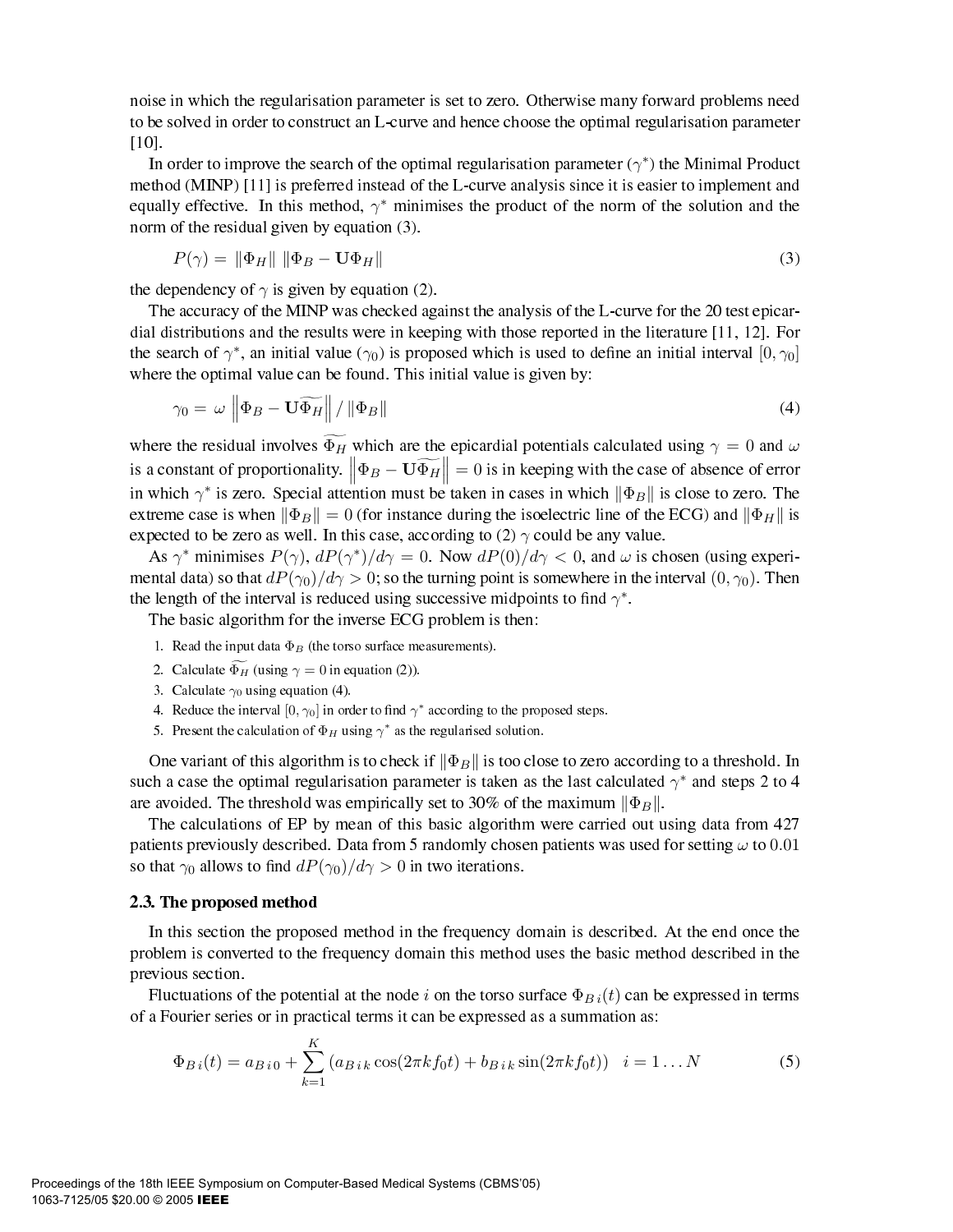where  $f_0$  is the fundamental frequency and K is the number of terms. Eq. (5) can be rewritten as:

$$
\Phi_{Bi} = \mathbf{a}_{Bi} \mathbf{c}^T + \mathbf{b}_{Bi} \mathbf{s}^T \qquad i = 1...N \tag{6}
$$

in which the notation for time dependancy of  $\Phi_{B_i}$  is omitted for simplicity and:  $\mathbf{a}_{B i} = [a_{B i 0}, a_{B i 1}, \dots, a_{B i K}], \quad \mathbf{c} = [1, \cos(2\pi f_0 t), \cos(2\pi 2 f_0 t), \dots, \cos(2\pi K f_0 t)],$  $\mathbf{b}_{B i} = [b_{B i 1}, b_{B i 2}, \dots, b_{B i K}]$  and  $\mathbf{s} = [\sin(2\pi f_0 t), \sin(2\pi 2 f_0 t), \dots, \sin(2\pi K f_0 t)].$ 

Similarly, the potential at the node j on the epicardium  $\Phi_{Hj}(t)$  can be expressed according to:

$$
\Phi_{Hj} = \mathbf{a}_{Hj} \mathbf{c}^T + \mathbf{b}_{Hj} \mathbf{s}^T \qquad j = 1..M \tag{7}
$$

where 
$$
\mathbf{a}_{Hj} = [a_{Hj0}, a_{Hj1}, \dots, a_{HjK}]
$$
 and  $\mathbf{b}_{Hj} = [b_{Hj1}, b_{Hj2}, \dots, b_{HjK}]$ 

Then, according to equation  $(1)$  the torso surface potential for the node i is given by:

$$
\Phi_{B\,i} = \mathbf{u}_i \Phi_H \tag{8}
$$

where  $\mathbf{u}_i$  is the *i*th row of the transfer matrix U. Equation (8) can be rewritten as

$$
\Phi_{Bi} = u_{i1}\Phi_{H1} + u_{i2}\Phi_{H2} + \dots + u_{iM}\Phi_{HM}
$$
\n(9)

using  $(7)$  and  $(9)$ :

$$
\Phi_{Bi} = u_{i1}(\mathbf{a}_{H1}\mathbf{c}^T + \mathbf{b}_{H1}\mathbf{s}^T) + \dots + u_{iM}(\mathbf{a}_{H1}\mathbf{c}^T + \mathbf{b}_{H1}\mathbf{s}^T)
$$
(10)

rearranging terms in (10),  $\Phi_{B}$  can be expressed as:

$$
\Phi_{B i} = \left[\mathbf{u}_i \alpha_0, \mathbf{u}_i \alpha_1, \dots, \mathbf{u}_i \alpha_K\right] \mathbf{c}^T + \left[\mathbf{u}_i \beta_1, \mathbf{u}_i \beta_2, \dots, \mathbf{u}_i \beta_K\right] \mathbf{s}^T
$$
\n(11)

where  $\alpha_k = [a_{H1k}, a_{H2k}, \dots, a_{HMk}]^T$   $k = 0..K$  and  $\beta_k = [b_{H1k}, b_{H2k}, \dots, b_{HMk}]^T$  $k = 1..K$ .  $\alpha_k$  and  $\beta_k$  are vectors whose components are the M cosine and sine coefficients respectively corresponding to the frequency  $kf_0$ . Then equating (6) and (11) and assuming  $\beta_0 = \mathbf{0}$  it can be obtained:

$$
a_{Bik} = \mathbf{u}_i \alpha_k \quad b_{Bik} = \mathbf{u}_i \beta_k \quad i = 1..N \quad k = 0..K \tag{12}
$$

According to equations (12), for a particular frequency  $kf_0$  the torso surface cosine and sine coefficients are respectively related to the epicardial cosine and sine coefficients by means of the transfer matrix. Grouping the cosine and sine coefficients of the  $N$  torso surface nodes for a particular frequency  $kf_0$ , two vectors  $v_k$  and  $w_k$  can be formed:

$$
\mathbf{v}_k = [a_{B1k}, a_{B2k}, \dots, a_{HNk}]^T , \qquad \mathbf{w}_k = [b_{B1k}, b_{B2k}, \dots, b_{BNk}]^T
$$
 (13)

then equation  $(12)$  can be written as:

$$
\mathbf{v}_k = \mathbf{U}\alpha_k \quad , \mathbf{w}_k = \mathbf{U}\beta_k \quad k = 0..K \tag{14}
$$

which is similar to equation  $(1)$  and for solving the inverse ECG problem. Equation  $(2)$  is used replacing the corresponding frequency vectors for the potentials vectors and the basic method described in section  $(2.2)$  was applied.

The calculations of EP using the proposed method were carried out using data from 427 patients previously described. Again data from 5 randomly chosen patients was used for setting  $\omega$  to 0.1 so that  $\gamma_0$  allows to find  $dP(\gamma_0)/dY > 0$  in two iterations. Fast Fourier Transform (FFT) and Inverse FFT were used for switching from time to frequency domain and viceversa. The number of samples for each of the 80-lead electrodes was reduced from 4198 to 4096.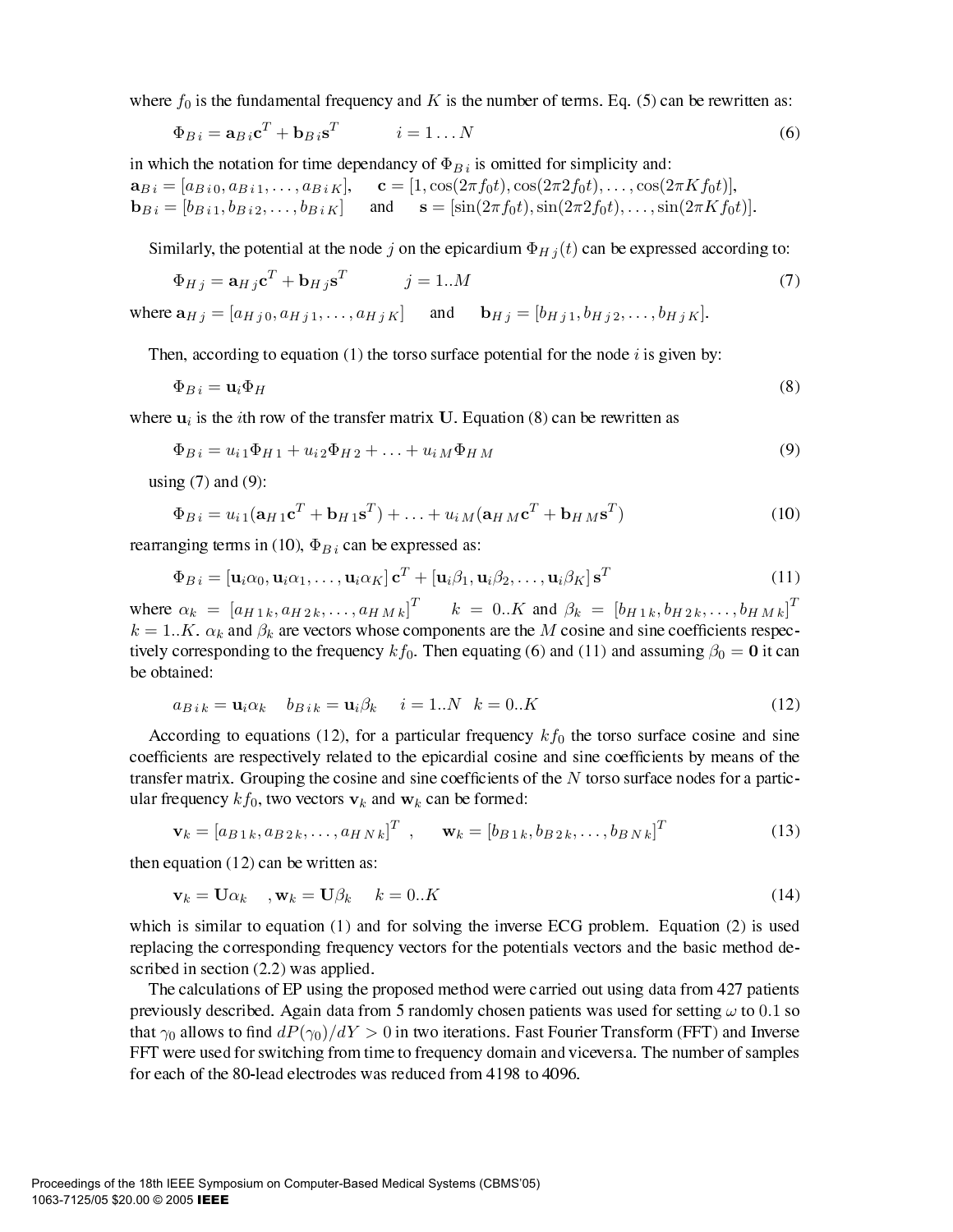# 3. Results

|                    | <b>Fourier based method</b> |         | <b>Basic method</b> |         |         |
|--------------------|-----------------------------|---------|---------------------|---------|---------|
|                    | forward problems            | time(s) | forward problems    | time(s) | $d(\%)$ |
| <b>Average</b>     | 1983                        | 20.3    | 15164               | 108.1   | 4.94    |
| <b>Tipical dev</b> | 1156                        | 10.9    | 19840               | 135.7   | 2.04    |
| Max                | 9876                        | 114.0   | 304165              | 2054.0  | 14.38   |
| Min                | 486                         | 80      | 4010                | 30.0    | -33     |

**Table 1.** Summarised results for inverse ECG calculations using the proposed and a basic method

If the optimal regularisation parameter  $\gamma^*$  is known, 2K calculations would be required using the proposed method in comparison to 4096 calculations using the basic method. Final calculation of  $\Phi_H$  requires previous calculations involving equation (2) and solving forward problems using equation (1). Particularly for the study presented in this paper these previous calculations allow the calculation of the product given by equation (3) which leads to  $\gamma^*$ . Assuming the same amount of previous calculations for obtaining  $\gamma^*$ , the ratio  $\frac{2K}{4096}$  is given by  $\frac{2f}{r}$  where f is the maximum frequency and  $r$  is the sampling rate of 1000 Hz. Then for example, if frequencies are taken up to 100 Hz, the proposed method theoretically is 5 times quicker. Methods presented in sections (2.2) and  $(2.3)$  were tested using data from 427 patients described in section  $(2.1)$  and for frequencies up to 100 Hz. The difference d is calculated according to equation  $(15)$  for the comparison of epicardial electrograms and results are summarised in table (1). Algorithms have been implemented in a PC using C language. Times are in seconds and the label "forward problems" denotes the number of previous forward problems required to find  $\gamma^*$ . Figures have been rounded when required for easier reading and comparison. Time for converting from time to frequency domain and viceversa was around 2 s. Average difference is less than 5% and the proposed method requires 20.3 s in average for calculating 59 epicardial electrograms using 77 BSP in comparison to 108.1 s required by a basic method for the same task. Then it is about 5 times faster and this result is in keeping to the simplified theoretical situation.

$$
d = \left(\frac{1}{59} \sum_{j=1}^{59} \left( max(\Phi_{Hj}^*(t)) - min(\Phi_{Hj}^*(t))\right)^{-1} \sum_{t=1}^{4096} \left| \Phi_{Hj}^*(t) - \Phi_{Hj}(t) \right| \right) 100\% \tag{15}
$$

where  $\Phi_{Hj}^*(t)$  and  $\Phi_{Hj}(t)$  are the vectors of epicardial potentials calculated using the basic and proposed methods from sections (2.2) and (2.3) respectively.

## **4. Discussion**

The proposed method for solving the Inverse ECG problem in the frequency domain is consistently faster than a basic method and the average difference is less than 5% when normalised electrograms are compared. These faster calculations are required in an acute setting where decision making has to be fast. Particularly for the early detection of AMI a rapid and reliable diagnosis improve the prognosis and treatment of the patients.

The average difference of  $4.94\%$  shown in table (1) needs to be addressed in terms of the effectiveness of the calculated EP for interpretation and diagnosis according to previously developed algorithms  $[1, 2]$ . For instance it will be important to asses how the calculated EP using the proposed method behaves for the ST-T segment (of relative low magnitude in comparison to QRS) which is important for AMI detection. Another important test will be the evaluation of calculated